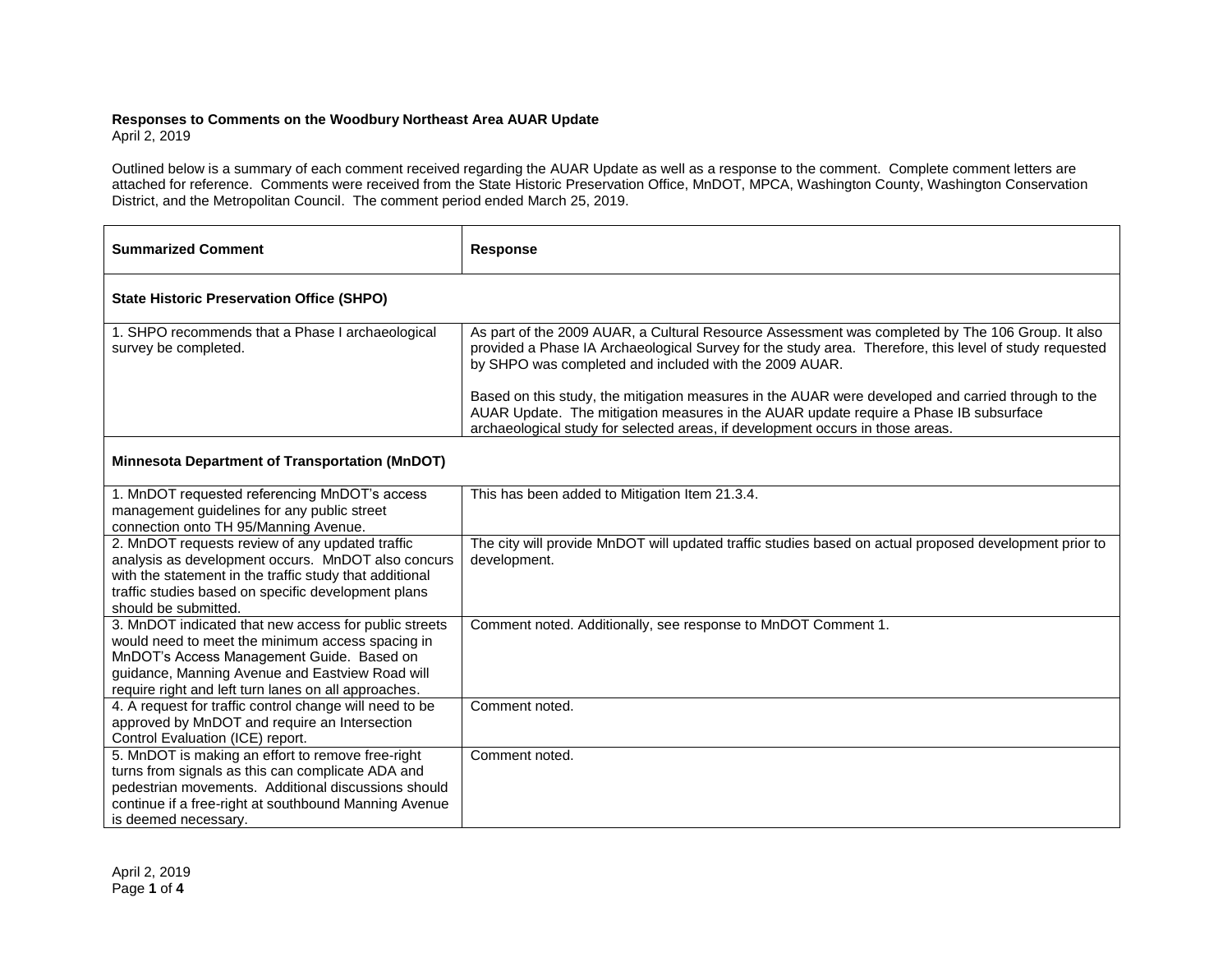| <b>Summarized Comment</b>                                                                                                                                                                                                                                                                                            | Response                                                                                                                                         |
|----------------------------------------------------------------------------------------------------------------------------------------------------------------------------------------------------------------------------------------------------------------------------------------------------------------------|--------------------------------------------------------------------------------------------------------------------------------------------------|
| 6. None of the roadway improvements noted in the<br>AUAR Update are in the current MnDOT plan and<br>there are no funds for these projects at this time.                                                                                                                                                             | Comment noted. The city will continue to coordinate with MnDOT on traffic improvements and traffic<br>studies as development occurs in the area. |
| 7. MnDOT notes that there are no bicycle-pedestrian<br>routes or trails planned in the study area. However,<br>the planned greenway could be a trail connection to<br>parts of Woodbury south of the development as well as<br>areas of Lake Elmo to the north.                                                      | Comment noted.                                                                                                                                   |
| <b>Minnesota Pollution Control Agency (MPCA)</b>                                                                                                                                                                                                                                                                     |                                                                                                                                                  |
| 1. MPCA recommends the city use the EAW form to<br>update the AUAR the next time that is needed to better<br>capture relevant issues.                                                                                                                                                                                | The city and their consultant will take this under advisement.                                                                                   |
| <b>Washington County</b>                                                                                                                                                                                                                                                                                             |                                                                                                                                                  |
| 1. Washington County indicated general support for<br>the proposed land use changes.                                                                                                                                                                                                                                 | No response necessary.                                                                                                                           |
| 2. Washington County noted that they have no plans<br>for an interchange at County Road 17B/Settlers Ridge<br>Pkwy.                                                                                                                                                                                                  | The updated Traffic Impact Study for the study area indicates the forecasts do not indicate an<br>interchange is needed at this intersection.    |
| 3. The County provided context in relation to the<br>County 2040 Comprehensive Plan where it supports<br>the general development and improvements in the<br>AUAR Study area.                                                                                                                                         | No response necessary.                                                                                                                           |
| <b>Washington Conservation District (WCD)</b>                                                                                                                                                                                                                                                                        |                                                                                                                                                  |
| 1. The WCD recommended that landscaping areas<br>consider smart irrigation controllers or other ways to<br>conserve water, that areas converted to lawn be<br>planted with No Mow turf to reduce impacts, and that<br>native vegetation and habitat restoration be<br>encouraged in the study area with development. | The city will take this under advisement as development occurs in the area.                                                                      |
| 2. The WCD commends the city for including<br>protections of tree and natural areas into the land use<br>plan for the area. They recommend a long-term<br>implementation plan should include a funding strategy<br>for the maintenance of vegetation and control of<br>noxious species.                              | Comment is noted.                                                                                                                                |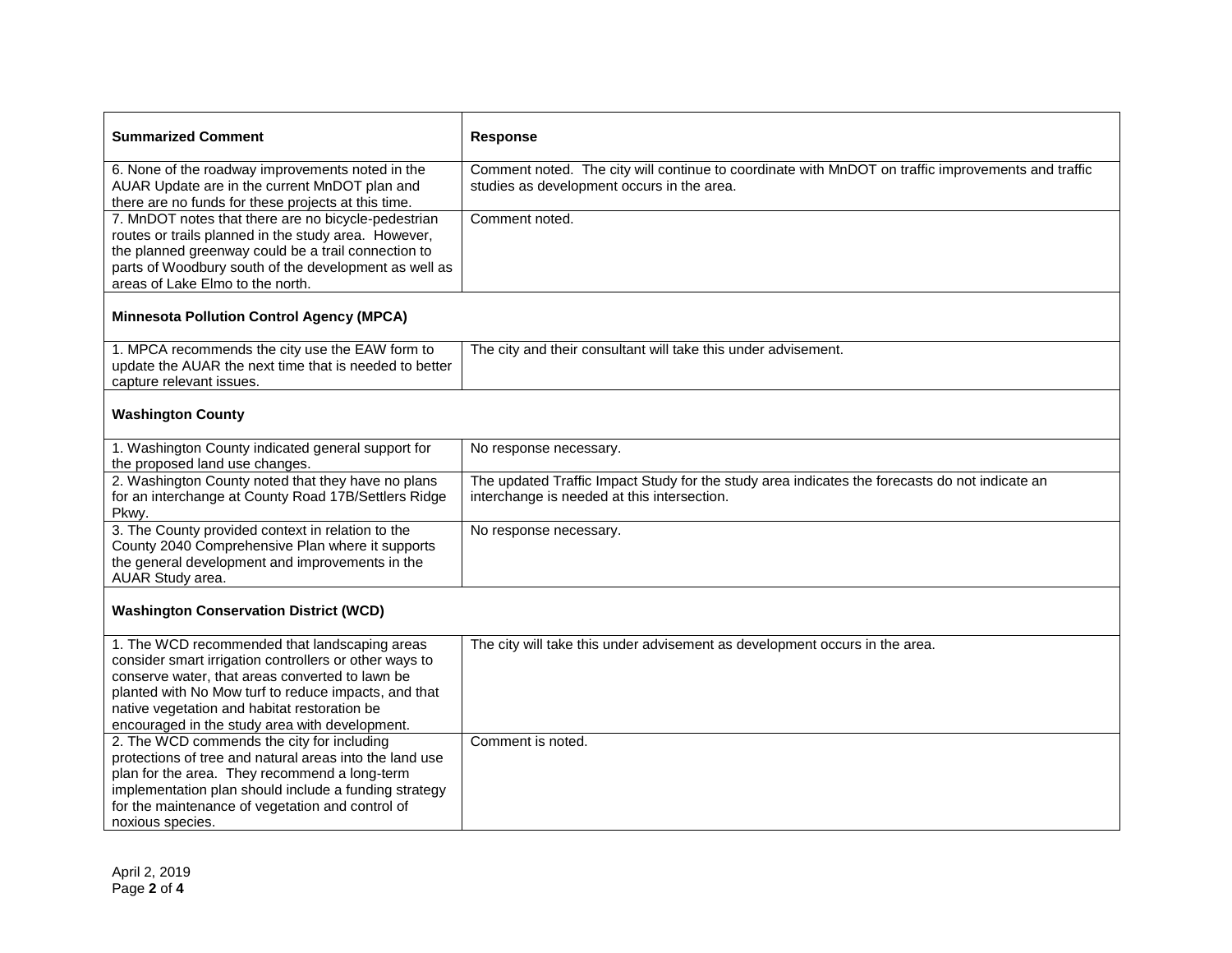| <b>Summarized Comment</b>                                                                                                                                                                                                                                                                                            | <b>Response</b>                                                                                                                                                                                                                                                                              |
|----------------------------------------------------------------------------------------------------------------------------------------------------------------------------------------------------------------------------------------------------------------------------------------------------------------------|----------------------------------------------------------------------------------------------------------------------------------------------------------------------------------------------------------------------------------------------------------------------------------------------|
| 3. The WCD provided the results of a pollinator habitat<br>restoration model development by BWSR. The model<br>identifies areas that would be most cost-effective to<br>implement habitat restoration projects.                                                                                                      | The area noted in the model is just north of the wooded/open space in the study area. The city will take<br>this into consideration as development occurs in the area.                                                                                                                       |
| 4. Full sequencing of wetland impacts under WCA is<br>required. The WCD anticipated being part of the TEP<br>for WCA reviews. Further evaluation of impacts and<br>development of a more detailed mitigation plan for<br>direct and indirect impacts (especially related to<br>stormwater management) is encouraged. | Development will be required to meet the requirements of the WCA.                                                                                                                                                                                                                            |
| 5. The WCD encourages the use of bioretention to<br>meet the onsite volume retention standards.                                                                                                                                                                                                                      | The mitigation measures in the AUAR were updated to reflect infiltration and stormwater management<br>needs and requirements. This comment is addressed through existing mitigation measures in the<br>AUAR as well as the policies in the updated Comprehensive Stormwater Management Plan. |
| 6. The WCD stated to minimize soil compaction and<br>provide soil restoration in landscaped areas to<br>enhance infiltration. Using techniques like deep<br>ripping the soils can be used in compacted areas after<br>construction is complete.                                                                      | Comment noted.                                                                                                                                                                                                                                                                               |
| Motropolitan Council                                                                                                                                                                                                                                                                                                 |                                                                                                                                                                                                                                                                                              |

## **Metropolitan Council**

| Comprehensive Plan Amendment should be listed in<br>the permits section of the Update.                                                                                                                                                                                           | This change has been made.                                                                                                                                             |
|----------------------------------------------------------------------------------------------------------------------------------------------------------------------------------------------------------------------------------------------------------------------------------|------------------------------------------------------------------------------------------------------------------------------------------------------------------------|
| Depending on the pending review and approval of the<br>City's Comprehensive Plan, a Comp Plan amendment                                                                                                                                                                          | Comment noted.                                                                                                                                                         |
| may be needed depending on the development<br>scenario chosen.                                                                                                                                                                                                                   |                                                                                                                                                                        |
| Scenarios 1-3 would yield significantly higher<br>employment levels than what is anticipated in the<br>City's 2040 Comprehensive Plans. If the City pursues<br>Scenarios 1-3, employment forecast revisions and TAZ<br>allocation revisions may be needed.                       | The City added a fourth scenario to be consistent with the submitted Comprehensive Plan. If other<br>scenarios are pursued, the City will coordinate with Met Council. |
| The Council commented that the space utilization rates<br>used in the traffic study are more jobs-intensive than<br>what is observed in the region. This comment is<br>advisory in nature.                                                                                       | Comment noted.                                                                                                                                                         |
| The 2040 Comp Plan scenario is viewed as a positive<br>in its intent to preserve the study areas sensitive open<br>space areas. The City may want to consider preserving<br>a narrow greenway corridor along the northern I-94<br>boundary to connect to the planned north-south | Comment noted                                                                                                                                                          |